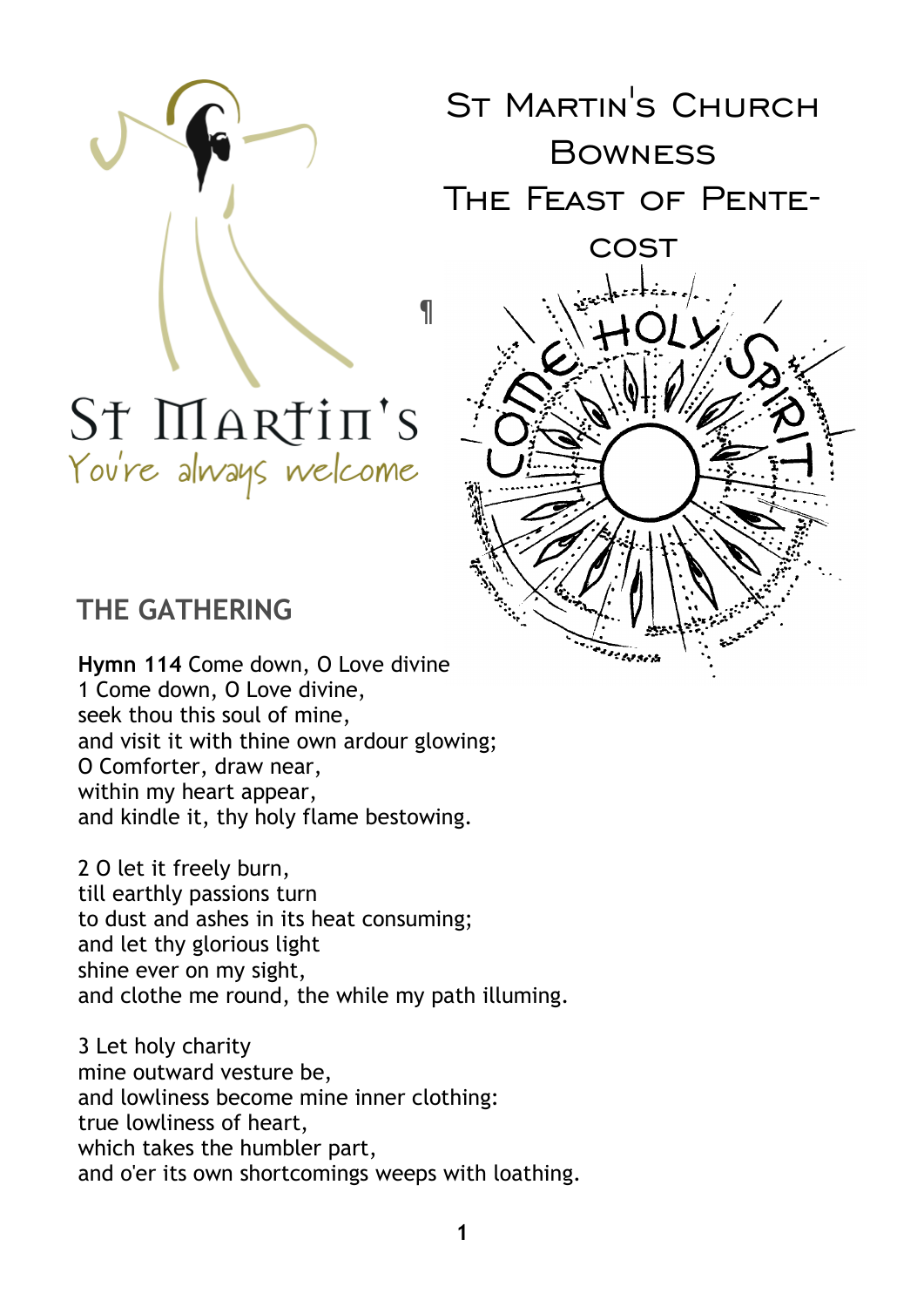4 And so the yearning strong, with which the soul will long, shall far outpass the pow'r of human telling; nor can we guess its grace, till we become the place wherein the Holy Spirit makes his dwelling.

*The Greeting*

Grace, mercy and peace from God our Father and the Lord Jesus Christ be with you. **All And also with you.**

Alleluia. Christ is risen.

**All He is risen indeed. Alleluia.**

*Introduction* 

# *Responsory*

As we wait in silence,

**All fill us with your Spirit.**

As we listen to your word,

**All fill us with your Spirit.**

As we worship you in majesty,

**All fill us with your Spirit.**

As we long for your refreshing,

**All fill us with your Spirit.**

As we long for your renewing,

**All fill us with your Spirit.**

As we long for your equipping,

**All fill us with your Spirit.**

As we long for your empowering,

**All fill us with your Spirit.**

*Silence is kept.*

# *The Pentecost Reading*

A reading from the Acts of the Apostles (2.1-13)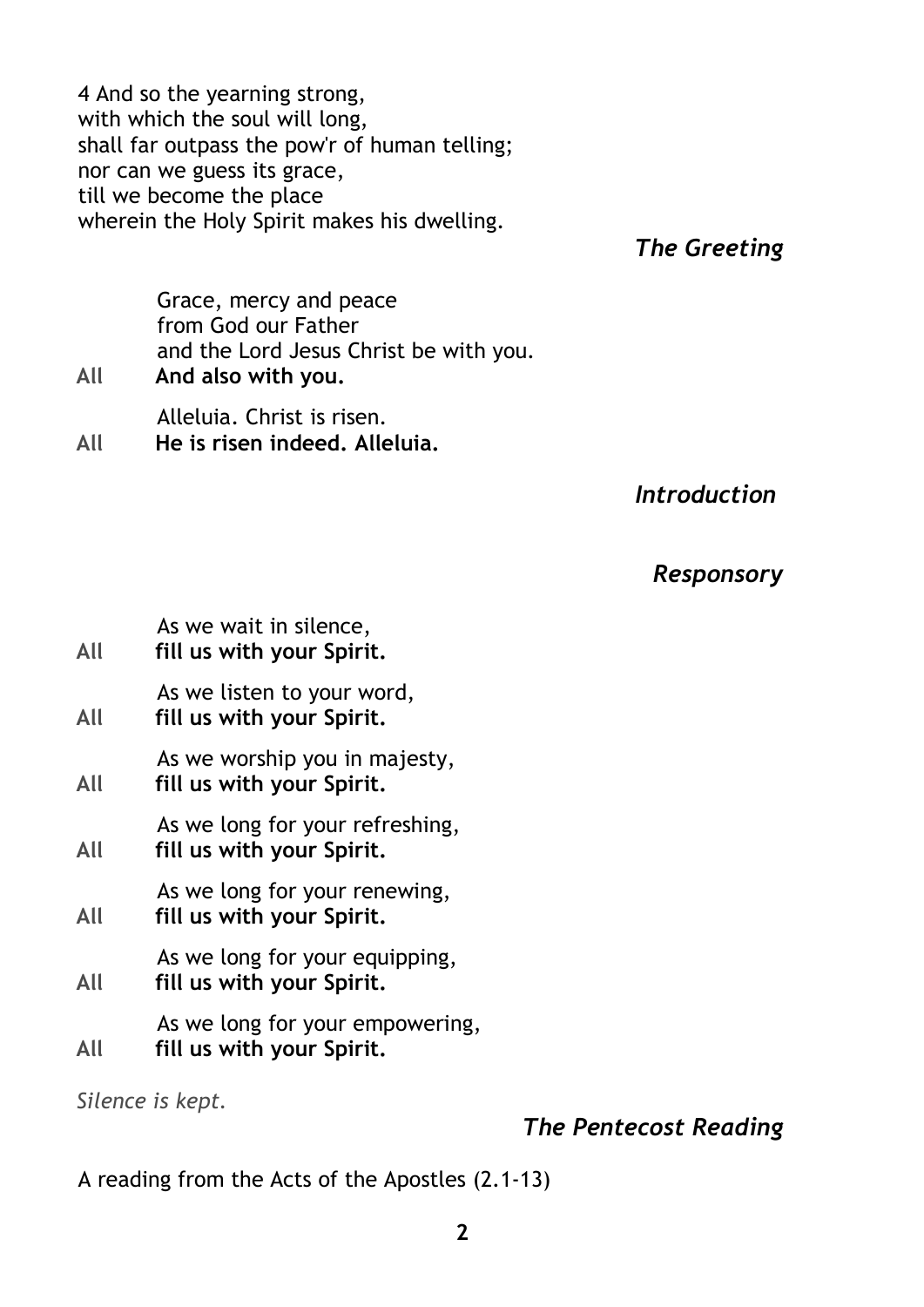*At the end the reader says* 

The Lord is here.

**All His Spirit is with us.** 

*Gloria*

|     | Glory to God, Glory to God, Glory to the Father     |
|-----|-----------------------------------------------------|
| All | Glory to God, Glory to God, Glory to the Father     |
|     | To him be glory for ever                            |
| All | To him be glory for ever                            |
|     | Alleluia Amen.                                      |
| All | Alleluia Amen, Alleluia Amen, Alleluia Amen.        |
|     | Glory to God, Glory to God, Son of the Father       |
| All | Glory to God, Glory to God, Son of the Father       |
|     | To him be glory for ever                            |
| All | To him be glory for ever                            |
|     | Alleluia Amen.                                      |
| All | Alleluia Amen, Alleluia Amen, Alleluia Amen,        |
|     | Glory to God, Glory to God, Glory to the Spirit     |
| All | Glory to God, Glory to God, Glory to the Spirit     |
|     | To him be glory for ever                            |
| All | To him be glory for ever                            |
|     | Alleluia Amen.                                      |
| All | Alleluia Amen. Alleluia Amen. Alleluia Amen.        |
|     | The president introduces a period of silent prayer. |

Holy Spirit, sent by the Father, ignite in us your holy fire; strengthen your children with the gift of faith, revive your Church with the breath of love, and renew the face of the earth, through Jesus Christ our Lord.

**All Amen.**

#### **Hymn**

Holy Spirit, living breath of God, Breathe new life into my willing soul. Let the presence of the risen Lord, Come renew my heart and make me whole. Cause Your Word to come alive in me; Give me faith for what I cannot see, Give me passion for Your purity;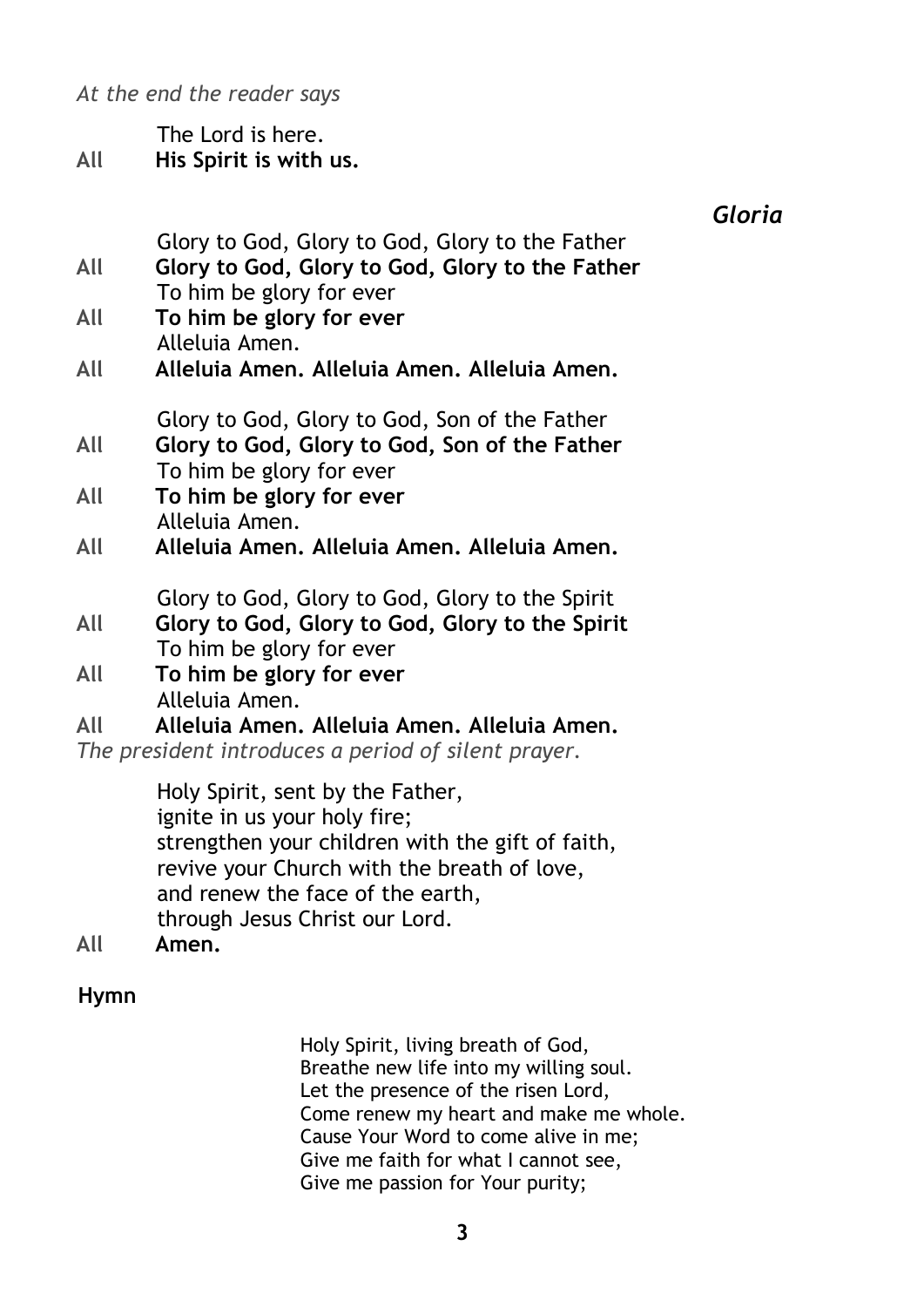Holy Spirit, breathe new life in me.

Holy Spirit, come abide within, May Your joy be seen in all I do. Love enough to cover every sin, In each thought and deed and attitude. Kindness to the greatest and the least, Gentleness that sows the path of peace. Turn my strivings into works of grace; Breath of God show Christ in all I do.

Holy Spirit, from creation's birth, Giving life to all that God has made, Show Your power once again on earth, Cause Your church to hunger for your ways.

Let the fragrance of our prayers arise; Lead us on the road of sacrifice, That in unity the face of Christ May be clear for all the world to see. Keith Getty & Stuart Townend Copyright © 2005 Thankyou Music

# **¶ THE LITURGY OF THE WORD**

### *Gospel Reading*

Alleluia.

**All Alleluia.**

There are varieties of gifts but the same Spirit.

**All Alleluia.**

There are varieties of service but the same Lord.

**All Alleluia.**

We are all brought into one body by baptism in the one Spirit.

**All Alleluia. Jesus is Lord.**

*When the Gospel is announced the reader says*

Hear the Gospel of our Lord Jesus Christ according to John. **All Glory to you, O Lord.**

*At the end*

This is the Gospel of the Lord.

**All Praise to you, O Christ.** 

*Sermon*

*The Creed*

**We believe in one God, the Father, the Almighty, maker of heaven and earth, of all that is, seen and unseen. We believe in one Lord, Jesus Christ, the only Son of God,**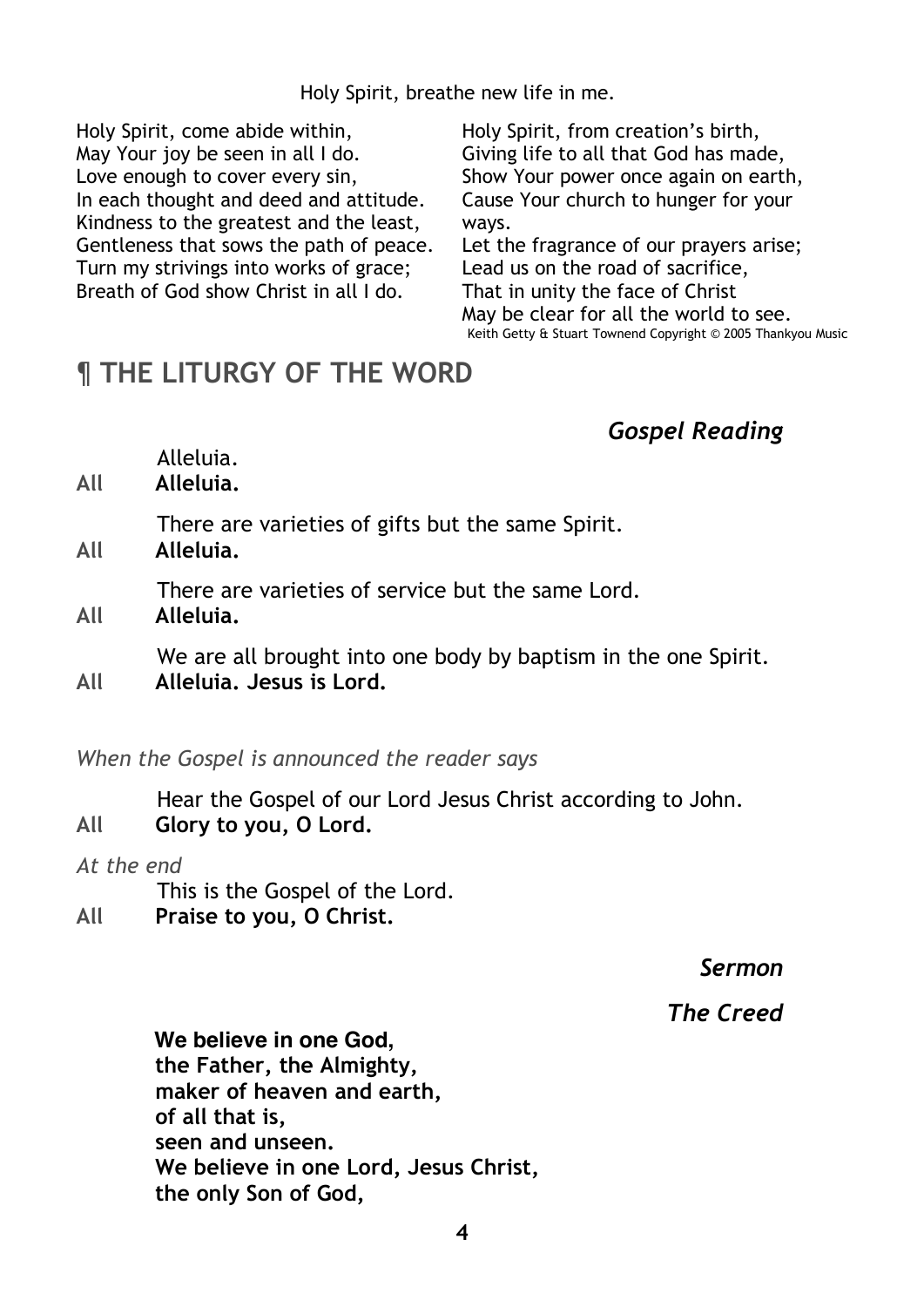**eternally begotten of the Father, God from God, Light from Light, true God from true God, begotten, not made, of one Being with the Father; through him all things were made. For us and for our salvation he came down from heaven, was incarnate from the Holy Spirit and the Virgin Mary and was made man. For our sake he was crucified under Pontius Pilate; he suffered death and was buried. On the third day he rose again in accordance with the Scriptures; he ascended into heaven and is seated at the right hand of the Father. He will come again in glory to judge the living and the dead, and his kingdom will have no end. We believe in the Holy Spirit, the Lord, the giver of life, who proceeds from the Father and the Son, who with the Father and the Son is worshipped and glorified, who has spoken through the prophets. We believe in one holy catholic and apostolic Church. We acknowledge one baptism for the forgiveness of sins. We look for the resurrection of the dead, and the life of the world to come. Amen** *Prayers of Intercession*

### *Prayers of Penitence*

What God has prepared for those who love him, he has revealed to us through the Spirit; for the Spirit searches everything. Therefore, let us in penitence open our hearts to the Lord, who has prepared good things for those who love him.

*1 Corinthians 2.9,10*

**O King enthroned on high, filling the earth with your glory: holy is your name, Lord God almighty. In our sinfulness we cry to you**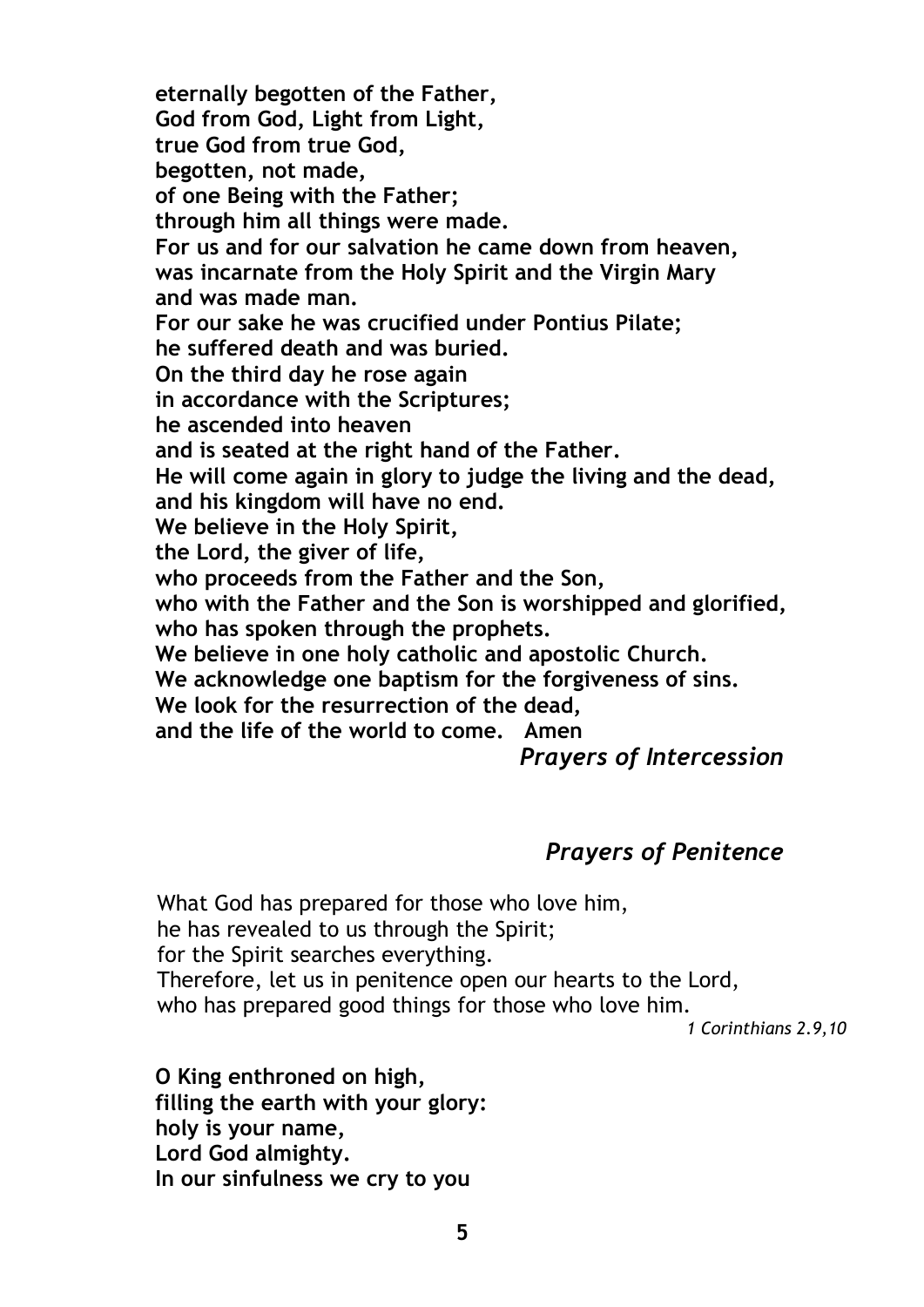**to take our guilt away, and to cleanse our lips to speak your word, through Jesus Christ our Lord. Amen.**

# **¶ THE LITURGY OF THE SACRAMENT**

### *The Peace*

God has made us one in Christ. He has set his seal upon us and, as a pledge of what is to come, has given the Spirit to dwell in our hearts. Alleluia. *cf 2 Corinthians 1.22*

The peace of the Lord be always with you **All and also with you.**

**Hymn 118** Come, Holy Ghost, our souls inspire 1 Come, Holy Ghost, our souls inspire, and lighten with celestial fire; thou the anointing Spirit art, who dost thy sevenfold gifts impart:

2 Thy blessèd unction from above is comfort, life, and fire of love; enable with perpetual light the dullness of our blinded sight:

3 Anoint and cheer our soiled face with the abundance of thy grace: keep far our foes, give peace at home; where thou art guide no ill can come.

4 Show us to the Father and the Son, in thee and with thee ever one. Then through the ages all along this shall be our unending song,

5 Praise to thy eternal merit, Father, Son, and Holy Spirit. Amen.

> *Preparation of the Table and Taking of the Bread and Wine*

*At the presentation of the gifts*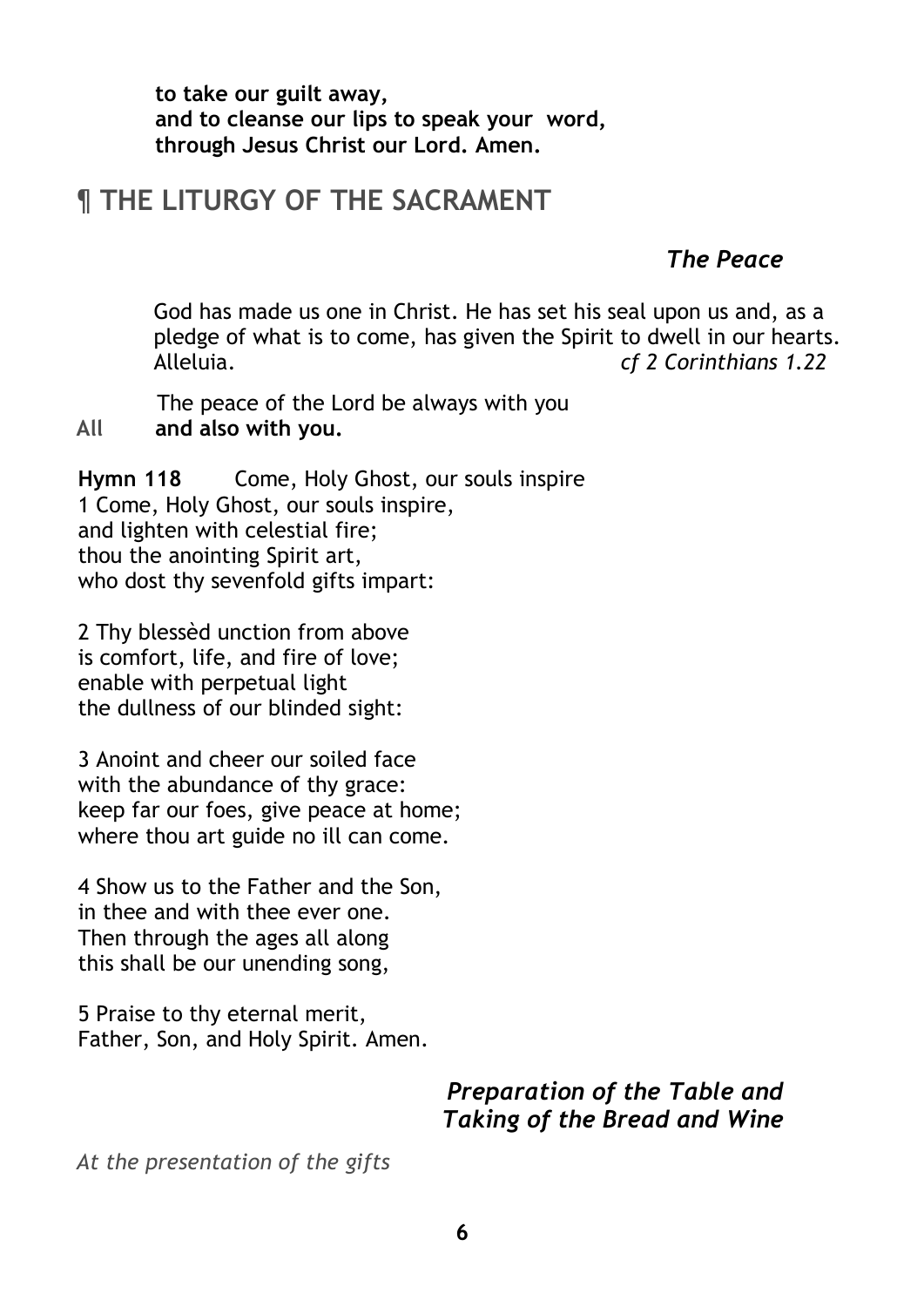Blessed be God, who feeds the hungry, who raises the poor, who fills our praise.

**All Blessed be God for ever.**

#### *The Eucharistic Prayer*

The Lord is here.

**All His Spirit is with us.**

Lift up your hearts.

**All We lift them to the Lord.**

Let us give thanks to the Lord our God. **All It is right to give thanks and praise.**

> It is right to praise you, Father, Lord of all creation; in your love you made us for yourself.

When we turned away you did not reject us, but came to meet us in your Son.

**All You embraced us as your children and welcomed us to sit and eat with you.**

> In Christ you shared our life that we might live in him and he in us.

**All He opened his arms of love upon the cross and made for all the perfect sacrifice for sin.**

> And now we praise you because by water and the Holy Spirit you have made us a holy people in Jesus Christ our Lord.

**All you raise us to new life in him and renew in us the image of your glory.**

> On the night he was betrayed, at supper with his friends he took bread, and gave you thanks; he broke it and gave it to them, saying:

Take, eat; this is my body which is given for you; do this in remembrance of me. **All Father, we do this in remembrance of him:**

**his body is the bread of life.**

At the end of supper, taking the cup of wine, he gave you thanks, and said: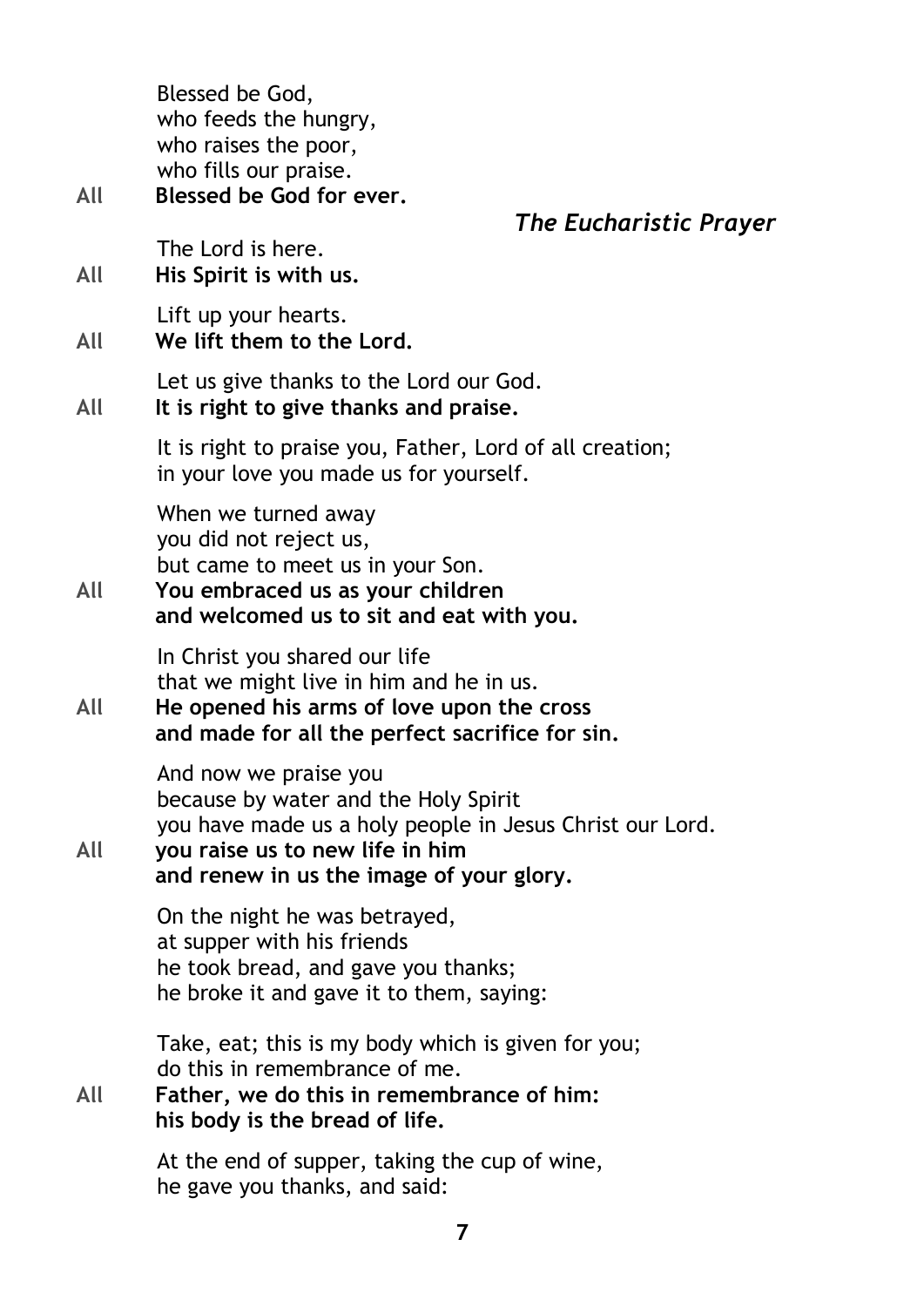Drink this, all of you; this is my blood of the new covenant, which is shed for you for the forgiveness of sins; do this in remembrance of me.

#### **All Father, we do this in remembrance of him: his blood is shed for all.** As we proclaim his death and celebrate his rising in glory, send your Holy Spirit that this bread and this wine

may be to us the body and blood of your dear Son.

**All As we eat and drink these holy gifts make us one in Christ, our risen Lord.**

With your whole Church throughout the world we offer you this sacrifice of praise and lift our voice to join the eternal song of heaven: **All Holy, holy, holy Lord,**

**God of power and might, Heaven and earth are full of your glory. Hosanna in the highest.**

# *The Lord's Prayer*

Being made one by the power of the Spirit, as our Saviour taught us, so we pray

**All Our Father in heaven hallowed be your name. Your kingdom come. Your will be done on earth as in heaven. Give us today our daily bread. Forgive us our sins, as we forgive those who sin against us. Lead us not into temptation, but deliver us from evil. For the kingdom, the power, and the glory are yours, now and for ever. Amen**

*The president breaks the consecrated bread.* 

We break this bread to share in the body of Christ.

**All Though we are many, we are one body, because we all share in one bread.**

# *Giving of Communion*

Alleluia. Christ our passover is sacrificed for us.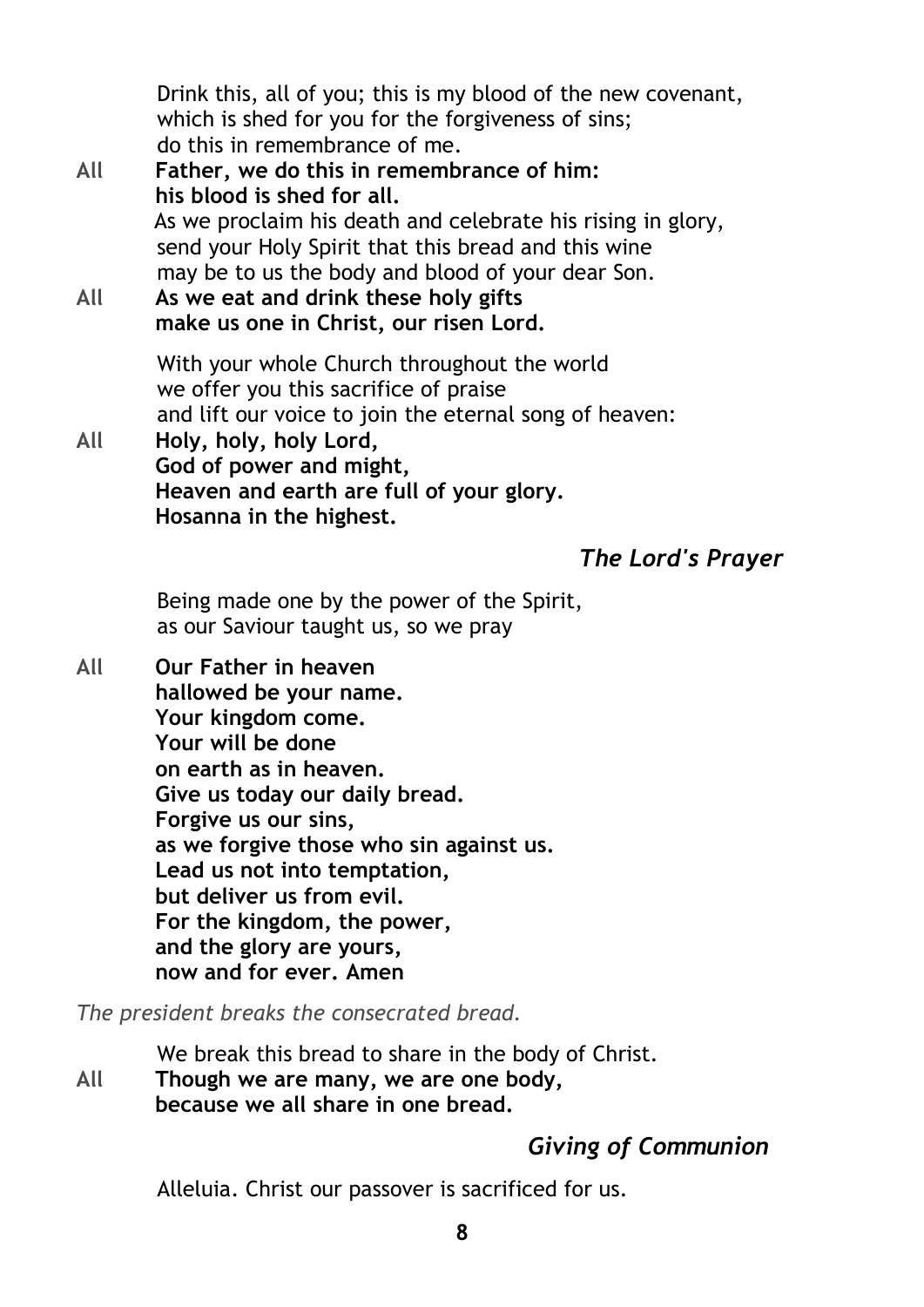#### **All Therefore let us keep the feast. Alleluia.**

*The president and people receive communion.*

### *Please collect a candle as you return to your place.*

### **Communion Hymn 615** Spirit of the living God

Spirit of the Living God, Fall afresh on me, Spirit of the Living God, Fall afresh on me. Melt me, mould me, fill me, use me. Spirit of the Living God, Fall afresh on me.

Spirit of the Living God, Fall afresh on us, Spirit of the Living God, Fall afresh on us. Melt us, mould us, fill us, use us. Spirit of the Living God, Fall afresh on us.

### *Prayer after Communion*

*Silence is kept.* 

**All Fill us, good Lord, with your Spirit of love; and as you have fed us with the one bread of heaven, so make us one in heart and mind, in Jesus Christ our Lord. Amen**

*Notices etc.*

**Hymn** 476 O breath of life come sweeping through us 1 O Breath of Life, come sweeping through us, revive your Church with life and pow'r; O Breath of Life, come cleanse, renew us, and fit your Church to meet this hour.

2 O Breath of Love, come breathe within us, renewing thought and will and heart; come, love of Christ, afresh to win us, revive your Church in ev'ry part!

3 O Wind of God, come bend us, break us, till humbly we confess our need; then in your tenderness remake us,